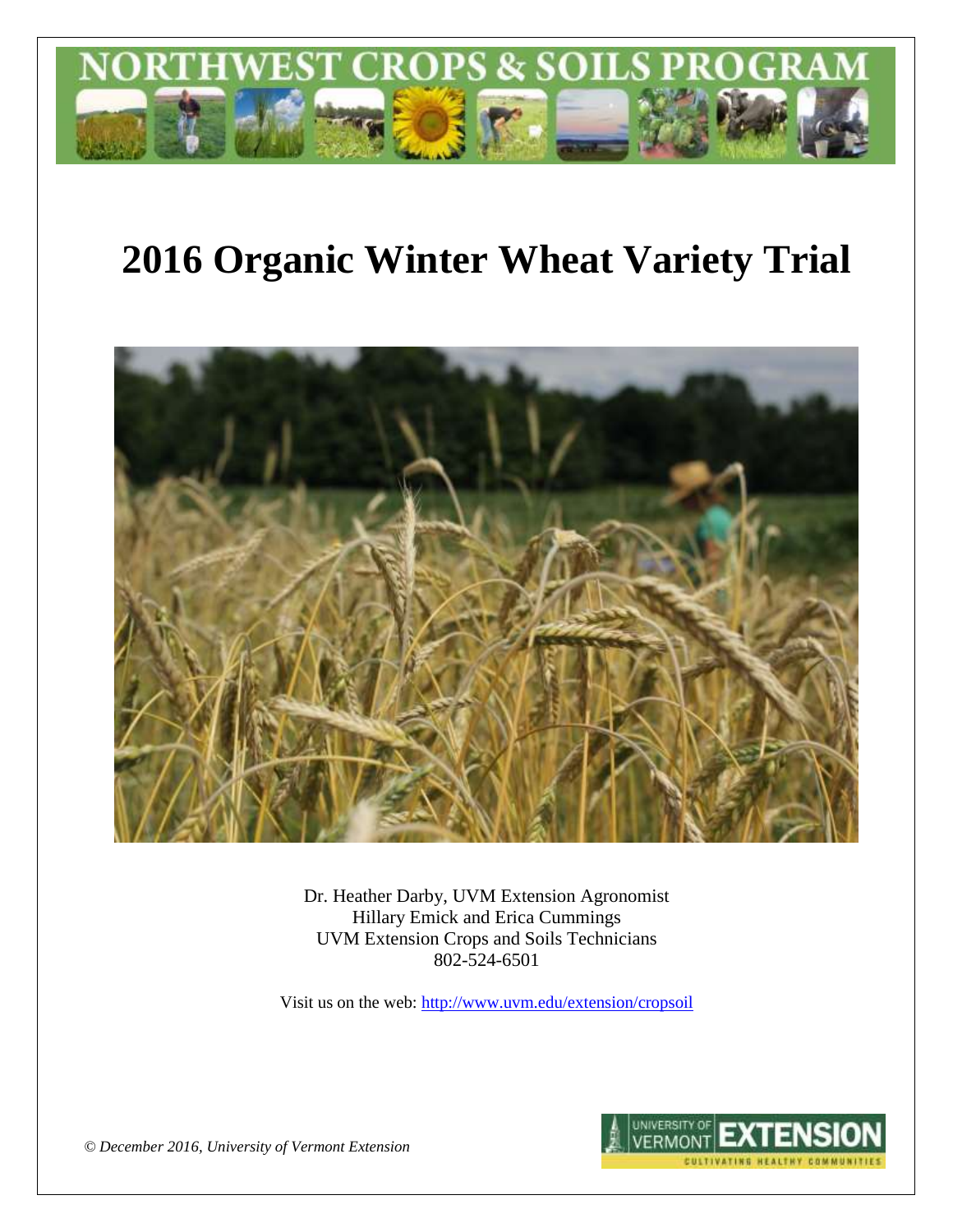#### **2016 ORGANIC WINTER WHEAT VARIETY TRIAL**

Dr. Heather Darby, University of Vermont Extension heather.darby[at]uvm.edu

In 2016, the University of Vermont Extension Northwest Crops and Soils Program evaluated 14 modern hard red winter wheat varieties to determine which varieties thrive in organic production systems. The trial was established at the Borderview Research Farm in Alburgh, Vermont. Several varieties that did not perform well in previous trial years were eliminated from the 2016 variety trial. Newly released varieties were also sought for evaluation.

# **MATERIALS AND METHODS**

In the fall of 2016, a winter wheat variety trial was initiated at Borderview Research Farm in Alburgh. General plot management is listed in Table 1. The experimental design was a randomized complete block with three replicates. Treatments were 14 winter wheat varieties (Table 2). Plots were managed with practices similar to those used by producers in the surrounding area. The previous crop was corn. The field was disked and spike tooth harrowed prior to planting. Plots were seeded with a Great Plains Cone Seeder on 25-Sep 2015 at a seeding rate of 125 lbs ac<sup>-1</sup>.

During the 2016 growing season, many observations and measurements were recorded on winter wheat development, including winter survival, flowering date, height, lodging and pest and disease prevalence. The flowering date was recorded when at least 50% of the plot was in bloom. Heights and lodging were measured on 19-Jul 2016 before the wheat was harvested. Heights were determined by taking three measurements per plot with a meter stick. Lodging was measured just prior to harvest and was recorded as a percent of plot lodged.

Insect and disease scouting was conducted on 7-Jul. Research technicians looked for the presence of a variety of foliar diseases, including loose smut, powdery mildew, and *Fusarium* head blight (FHB), as well as the presence of mites or insects and evidence of pest damage. Five plants in each plot were examined for disease and pest damage.

|                                | Alburgh, VT                          |
|--------------------------------|--------------------------------------|
| <b>Trial information</b>       | <b>Borderview Research Farm</b>      |
| Soil type                      | Benson rocky silt loam               |
| <b>Previous crop</b>           | Corn                                 |
| Seeding Rates (lbs $ac^{-1}$ ) | 125 lbs $ac^{-1}$                    |
| Row spacing (in)               | 6                                    |
| <b>Replicates</b>              | 3                                    |
| <b>Planting date</b>           | 25-Sep 2015                          |
| <b>Harvest date</b>            | 21-Jul 2016                          |
| Harvest area (ft)              | 5 x 20                               |
| Tillage operations             | Fall plow, disk & spike tooth harrow |

**Table 1. General plot management, 2016.**

Plots were harvested with an Almaco SPC50 small plot combine on 21-Jul 2016. The harvest area was 5' x 20'. Grain moisture, test weight, and yield were determined at harvest. Seed was cleaned with a small Clipper M2B cleaner (A.T. Ferrell, Bluffton, IN) and a subsample was collected to determine quality characteristics. Samples were ground using the Perten LM3100 Laboratory Mill. Flour was analyzed for protein content using the Perten Inframatic 8600 Flour Analyzer. Most commercial mills target 12-15% protein content. Falling number was measured (AACC Method 56-81B, AACC Intl., 2000) on the Perten FN 1500 Falling Number Machine. The falling number is related to the level of sprout damage in the grain. It is determined by the time it takes, in seconds,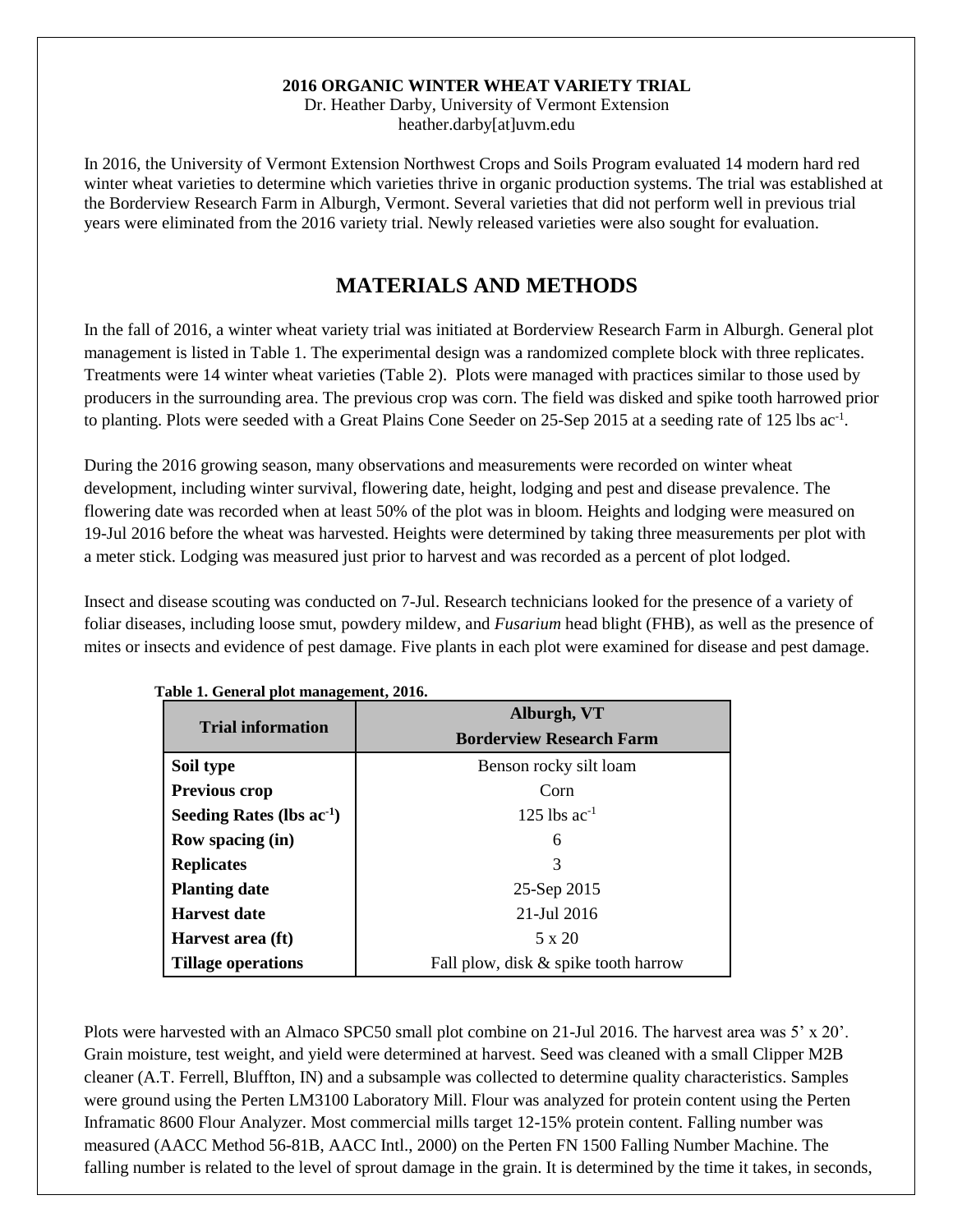for a stirrer to fall through a slurry of flour and water to the bottom of a test-tube. Falling numbers greater than 350 indicate low enzymatic activity and sound quality wheat. A falling number lower than 200 indicates high enzymatic activity and poor quality wheat. Deoxynivalenol (DON), a vomitoxin, was analyzed using Veratox DON 5/5 Quantitative test from the NEOGEN Corp. This test has a detection range of 0.5 to 5 ppm. Samples with DON values greater than 1 ppm are considered unsuitable for human consumption. The varieties of heirloom winter wheat grown, and their market class, year, and origin, are listed in Table 2. Results were analyzed with an analysis of variance in SAS using the PROC MIXED procedure with the Tukey-Kramer adjustment, which means that each cultivar was analyzed with a pairwise comparison (i.e. 'Redfield' statistically outperformed 'Wolf', 'Wolf' statistically outperformed 'Cedar', etc.). Relationships between variables were analyzed using the general linear model (GLM) procedure.

| <b>Variety</b> | <b>Market class</b> | <b>Seed source</b>        |
|----------------|---------------------|---------------------------|
| 10007W         | <b>HRWW</b>         | Seedway, NY               |
| 112313W        | <b>HRWW</b>         | Seedway, NY               |
| <b>Brome</b>   | <b>HRWW</b>         | Semican, Canada           |
| <b>Byrd</b>    | <b>HRWW</b>         | Arrow Seeds, NE           |
| WB-Cedar       | <b>HRWW</b>         | Arrow Seeds, NE           |
| Expedition     | <b>HRWW</b>         | Albert Lea Seed House, MN |
| Fredrick       | <b>SWWW</b>         | Lakeview Oragincs, NY     |
| WB-Grainfield  | <b>HRWW</b>         | Arrow Seeds, NE           |
| Overland       | <b>HRWW</b>         | Albert Lea Seed House, MN |
| Redeemer       | <b>HRWW</b>         | C&M Seed, Canada          |
| Redfield       | <b>HRWW</b>         | Albert Lea Seed House, MN |
| Warthog        | <b>HRWW</b>         | Seedway, NY               |
| Winterhawk     | <b>HRWW</b>         | Arrow Seeds, NE           |
| Sy Wolf        | <b>HRWW</b>         | Arrow Seeds, NE           |

|  |  |  |  | Table 2. Winter wheat varietal information, 2016. |  |
|--|--|--|--|---------------------------------------------------|--|
|--|--|--|--|---------------------------------------------------|--|

HRWW – Hard Red Winter Wheat; SWWW – Soft White Winter Wheat

Variations in yield and quality can occur because of variations in genetics, soil, weather and other growing conditions. Statistical analysis makes it possible to determine whether a difference among varieties is real, or whether it might have occurred due to other variations in the field. At the bottom of each table, a p value is presented for each variable (i.e. yield). A small p-value indicates strong statistical differences between varieties. A large p value indicates weak statistical differences between varieties. A p value of 0.10 indicates that the differences between varieties are significant at 10% level of probability. Where the p value is 0.10, you can be sure in 9 out of 10 chances that there is a real difference between the varieties. Treatments that were not significantly lower in performance than the highest value in a particular column are indicated with an asterisk.

### **RESULTS AND DISCUSSION**

Seasonal precipitation and temperature recorded at a weather station in Alburgh, VT are shown in Table 3. Temperatures were average or above for most of the growing season, with the exception of a colder than normal April. The 2015-2016 growing season could be characterized as being drier than normal with 10.9 inches of precipitation less than normal. While a few months were warmer than average, overall temperatures were very mild and resulted in 5324 growing degree days (GDDs) at a base temperature of 32°F through the growing season, 278 GGDs more than the 30 year average. Many of the varieties in the trial were developed in environments much different than New England. Hence, it is important to evaluate the varieties for tolerance to our climate. All varieties were able to survive the winter despite the lack of protective snow cover.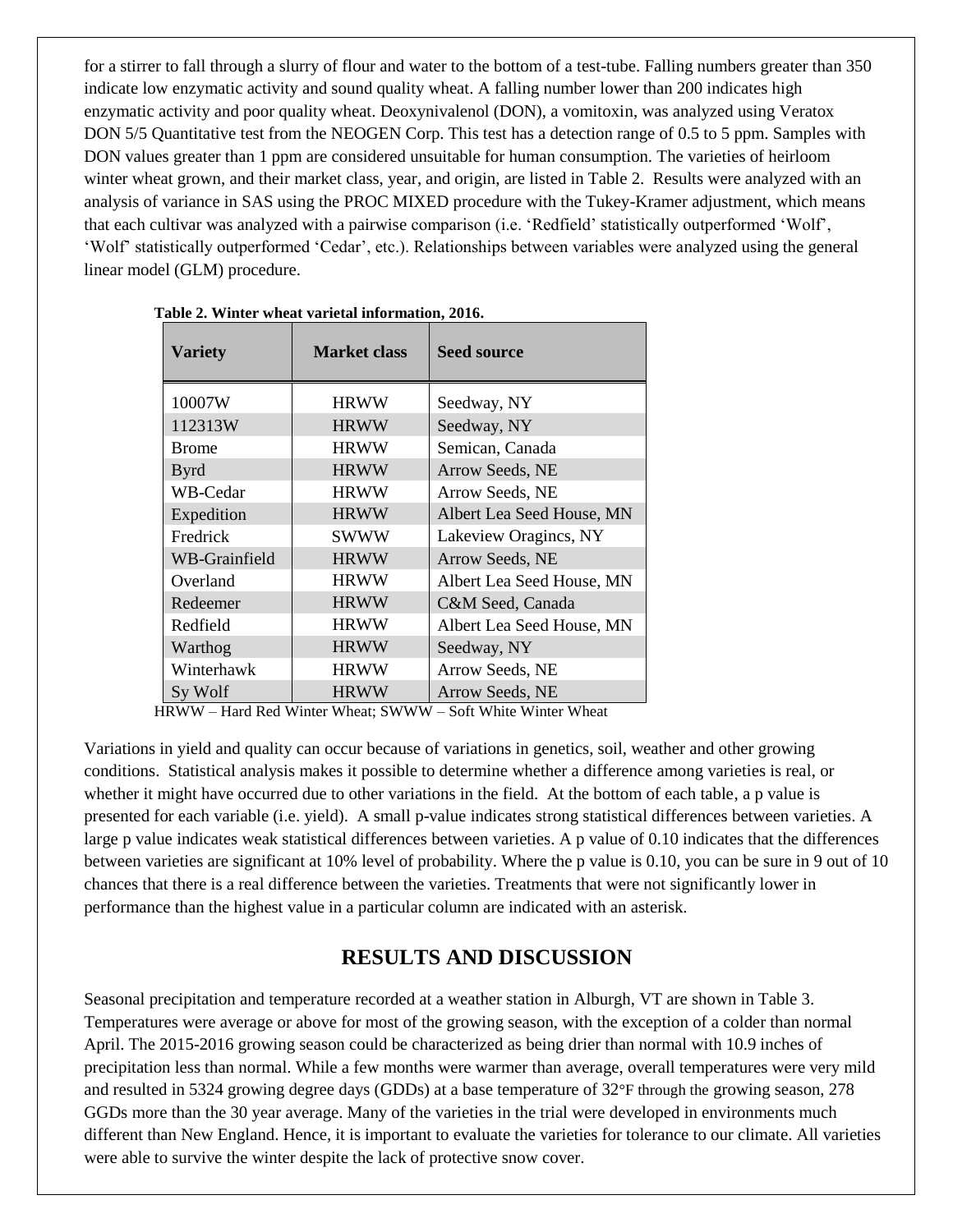| Table 3. Seasonal weather data collected in Alburgh, VT, 2015 and 2016. |          |               |          |          |        |          |          |                |
|-------------------------------------------------------------------------|----------|---------------|----------|----------|--------|----------|----------|----------------|
| Alburgh, VT                                                             | $Sep-15$ | <b>Oct-15</b> | $Nov-15$ | $Mar-16$ | Apr-16 | $Mav-16$ | $Jun-16$ | $Jul-16$       |
| Average temperature $({}^{\circ}F)$                                     | 65.2     | 46.5          | 42.2     | 33.9     | 39.8   | 58.1     | 65.8     | 70.7           |
| Departure from normal                                                   | 4.7      | $-1.6$        | 4.0      | 2.9      | $-4.9$ | 1.8      | 0.0      | 0.1            |
|                                                                         |          |               |          |          |        |          |          |                |
| Precipitation (inches)                                                  | 0.3      | 2.5           | 1.8      | 2.5      | 2.6    | 1.5      | 2.8      | 1.8            |
| Departure from normal                                                   | $-3.3$   | $-1.1$        | $-1.3$   | 0.3      | $-0.3$ | $-1.9$   | $-0.9$   | $-2.4$         |
|                                                                         |          |               |          |          |        |          |          |                |
| Growing Degree Days<br>(base $32^{\circ}F$ )                            | 1010     | 464           | 329      | 209      | 291    | 803      | 1017     | 1201           |
| Departure from normal                                                   | 154      | $-37$         | 117      | 85       | $-98$  | 50       | 3        | $\overline{4}$ |

Based on weather data from a Davis Instruments Vantage Pro2 with WeatherLink data logger. Historical averages are for 30 years of NOAA data (1981-2010) from Burlington, VT.

Winter survival, flowering date, and height are reported in Table 4. The majority (11 varieties) of winter wheat varieties were flowering by 6-Jun and all varieties were flowering by 12-Jun. In organic systems, taller plants are generally desired for their ability to shade out competing weeds, although tall wheat may be prone to lodging depending on many factors such as stalk strength and over-fertilization. 'Brome' was the tallest wheat variety at 92 cm (36.2 inches) (Table 4). This was not significantly taller than any varieties except 'WB-Cedar,' the shortest wheat at 60.4 cm (23.8 inches). Lodging was minimal and only present in two plots in the trial (data not shown).

|                      | <b>Winter</b><br>survival | <b>Flowering</b><br>date | $5 - 7 - 7 - 7 - 0$<br>Height<br>@ harvest |
|----------------------|---------------------------|--------------------------|--------------------------------------------|
| <b>Variety</b>       | $\frac{6}{9}$             |                          | cm                                         |
| 10007W               | 92.6*                     | $4-Jun$                  | 65.4                                       |
| 112313W              | 98.6*                     | 4-Jun                    | 69.9                                       |
| <b>Brome</b>         | 76.7*                     | $12-Jun$                 | $92.2*$                                    |
| <b>Byrd</b>          | 98.0*                     | 4-Jun                    | 70.9                                       |
| WB-Cedar             | 89.3*                     | $9-Jun$                  | 60.4                                       |
| Expedition           | 86.0*                     | 6-Jun                    | 69.8                                       |
| Fredrick             | 88.3*                     | 4-Jun                    | 87.8*                                      |
| <b>WB-Grainfield</b> | 90.0*                     | $7-Jun$                  | 67.1                                       |
| Overland             | 62.7                      | 6-Jun                    | 62.1                                       |
| Redeemer             | 91.7*                     | 6-Jun                    | 73.9                                       |
| Redfield             | 85.0*                     | $6$ -Jun                 | 69.9                                       |
| Warthog              | 93.7*                     | 6-Jun                    | 73.1                                       |
| Winterhawk           | 95.3*                     | $5-Jun$                  | 74.9                                       |
| Sy Wolf              | 91.0*                     | 5-Jun                    | 69.4                                       |
| LSD $(p = 0.10)$     | 22.7                      | <b>NS</b>                | 14.6                                       |
| <b>Trial Mean</b>    | 88.5                      | 6-Jun                    | 71.9                                       |

**Table 4. Growing season measurements winter wheat varieties in Alburgh, VT, 2016.** 

\*Varieties with an asterisk are not significantly different than the top performer in **bold**.

NS – No significant difference amongst varieties.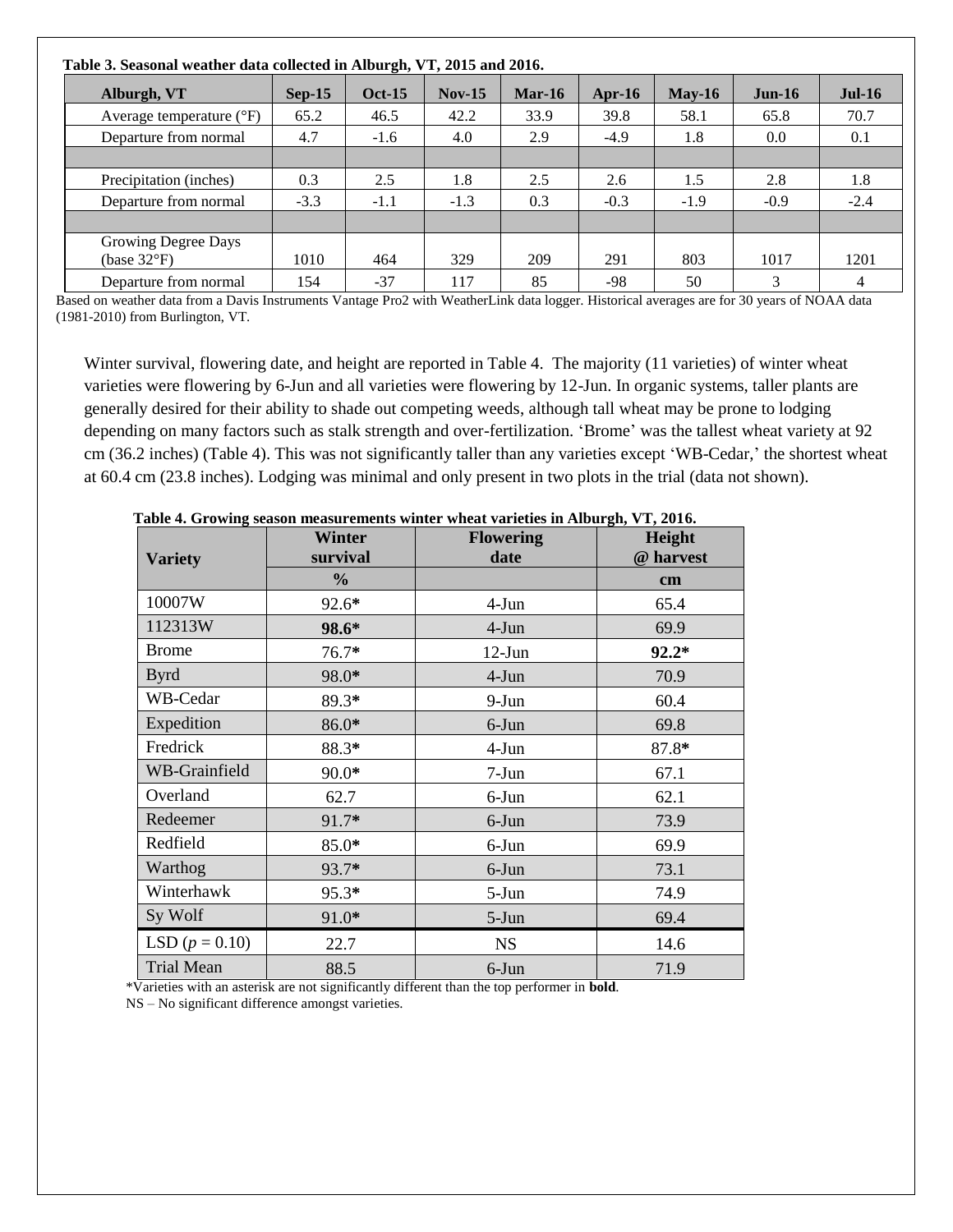|                   | <b>Foliar disease</b> | <b>Arthropod damage</b> |
|-------------------|-----------------------|-------------------------|
| <b>Variety</b>    | % leaf affected       | % leaf damaged          |
| 10007W            | $0.26*$               | 5.26                    |
| 112313W           | 1.93*                 | $1.13*$                 |
| <b>Brome</b>      | $1.46*$               | 9.47                    |
| <b>Byrd</b>       | $2.73*$               | 1.87*                   |
| WB-Cedar          | 5.00                  | $3.67*$                 |
| Expedition        | $4.47*$               | 5.53                    |
| Fredrick          | $4.40*$               | $4.47*$                 |
| WB-Grainfield     | 1.47*                 | $1.20*$                 |
| Overland          | $1.33*$               | $2.13*$                 |
| Redeemer          | 7.80                  | $2.47*$                 |
| Redfield          | 7.60                  | $2.3*$                  |
| Warthog           | $0.40*$               | $3.53*$                 |
| Winterhawk        | $0.67*$               | 1.47*                   |
| Sy Wolf           | $0.67*$               | $2.80*$                 |
| LSD $(p=.10)$     | 4.69                  | 4.21                    |
| <b>Trial Mean</b> | 2.87                  | 3.40                    |

**Table 5. Disease and pest damage in winter wheat varieties, 2016**

\*Varieties with an asterisk are not significantly different than the top performer in **bold**.

Five plants in each plot were examined for disease and pest damage, and are shown in Table 5 as the average percent of each leaf that was affected by either arthropod damage or foliar disease.

The most common arthropods affecting the winter wheat trials were mites and thrips. Mites are very small arthropods that feed on the sap of leaves of wheat and other grain crops. Leaves affected by mites may appear yellowish or silvery in early stages of infestation and later take on a scorched appearance. Injury caused by mites can result in stunted plants. Some degree of mite damage was observed in all plots. Thrips are small insects with fringed wings that feed on a variety of plants by puncturing the cells and sucking up the contents. Damage caused by thrips includes discoloration and leaf scarring, reduced growth of the plant, and they can also act as a disease vector. Thrips damage was observed in more than half of the winter wheat trial plots. Cereal leaf beetle damage and European corn borer damage were also observed in a few scattered plots. '112313W' was least susceptible to arthropod damage, with only 1.10% of leaf surface displaying pest damage. This was statistically similar to the arthropod damage sustained by 'Grainfield,' 'Winterhawk,' 'Byrd,' 'Overland,' 'Redeemer,' 'Redfield,' 'Wolf,' 'Warthog,' 'Cedar,' 'Fredrick,' and '10007W.' The varieties with the highest levels of arthropod damage were Brome (9.50% of the leaf damaged) and 'Expedition' (5.50% leaf damage).

Several foliar diseases were observed during wheat development, including powdery mildew, leaf rust, and tan spot. Foliar diseases reduce photosynthetic leaf area, use nutrients, and increase respiration and transpiration within colonized host tissues. The diseased plant typically exhibits reduced vigor, growth and seed fill. The earlier occurrence, greater degree of host susceptibility, and longer duration of conditions favorable for disease development will increase the yield loss. Tan spot, caused by the fungus *Pyrenophora tritici-repenti,* was also very prevalent and affected all varieties and more than 75% of plots. Powdery mildew (caused by the fungus *Erysiphe graminis f. sp. Tritici*) and leaf rust were less prevalent than leaf spot. 10007W had the least presence of foliar disease, with 0.30% of leaf surface displaying foliar disease. Warthog, Wolf, and Winterhawk also all had foliar disease on less than 1.00% of leaf surface. Redeemer was the most prone to foliar disease (lesions covering 7.80% of the leaf surface on average), followed by Redfield with 7.60% of leaf surface affected and Cedar with 5.00% of leaf surface affected.

*Fusarium* head blight (FHB) is a foliar disease of particular concern to wheat growers. In the Northeast, FHB is predominantly caused by the species *Fusarium graminearum*. This disease is very destructive and causes yield loss, low test weights, and low seed germination. It is of particular concern due to contamination of grain with mycotoxins. A vomitoxin called deoxynivalenol (DON) is considered the primary mycotoxin associated with FHB.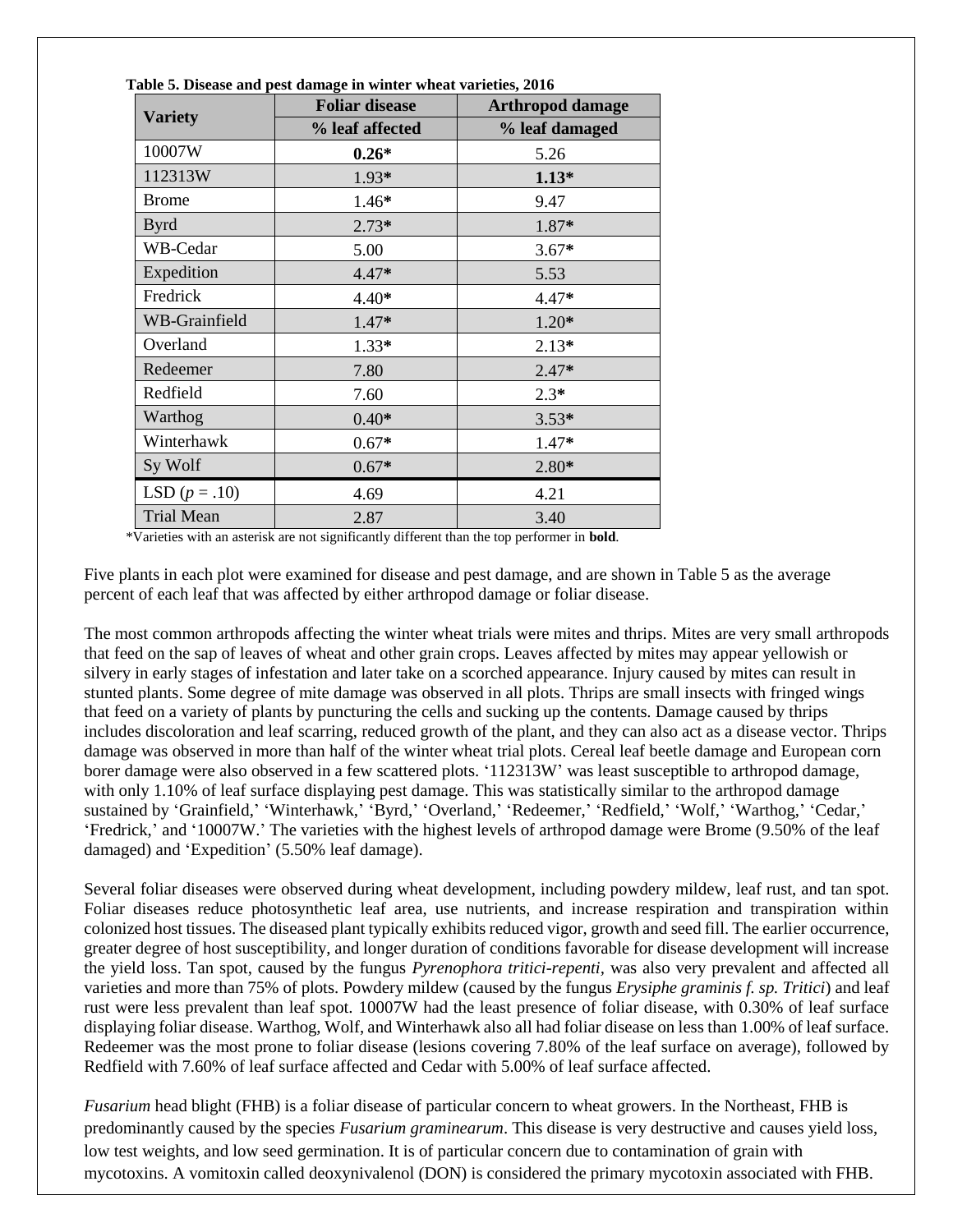The spores are usually transported by air currents and can infect plants at flowering through grain fill. Eating contaminated grain greater than 1ppm poses a health risk to both humans and livestock. In the 2016 trial, seven of the 14 varieties (Brome, Byrd, Expedition, Fredrick, Overland, Redfield, and Wolf) displayed bleached grain heads which are associated with the presence of *Fusarium* head blight. Byrd, Expedition, and Wolf displayed bleached heads in two out of three replicates (bleaching was only observed in one plot out of the three replicates in the other four varieties.) However, DON levels (Table 6) for all wheat plots were far below the 1 ppm threshold for human consumption.

Loose smut was observed in all plots of Fredrick wheat but in no other winter wheat varieties. Loose smut in wheat is caused by *Ustilago tritici* and can destroy large portions of grain crops. Loose smut replaces [grain heads](https://en.wikipedia.org/wiki/Head_(botany)) with masses of [spores](https://en.wikipedia.org/wiki/Spore) (smut) which infect the open flowers of healthy plants and grow into the seed. Seeds appear healthy and only when they reach maturity the following season is it clear that they were infected.

| <b>Variety</b>    | <b>Yield @ 13.5%</b><br>moisture | <b>Moisture</b> | <b>Test</b><br>weight  | <b>Crude protein</b><br>@ 12%<br>moisture | <b>Falling</b><br>number | <b>DON</b> |
|-------------------|----------------------------------|-----------------|------------------------|-------------------------------------------|--------------------------|------------|
|                   | $lbs$ ac <sup>-1</sup>           | $\%$            | $lbs$ bu <sup>-1</sup> | $\%$                                      | seconds                  | ppm        |
| 10007W            | 3507*                            | $15.1*$         | $62.5*$                | 11.9                                      | 281                      | 0.17       |
| 112313W           | 4336*                            | $16.2*$         | 58.8                   | 10.0                                      | 330                      | 0.13       |
| <b>Brome</b>      | 3484*                            | 20.8            | 59.7                   | 12.1                                      | 336                      | 0.13       |
| <b>Byrd</b>       | 4090*                            | $16.1*$         | $62.5*$                | 11.6                                      | 353                      | 0.20       |
| WB-Cedar          | 3524*                            | $15.3*$         | $61.5*$                | $13.3*$                                   | 404*                     | 0.10       |
| Expedition        | 2194                             | $15.7*$         | $62.8*$                | $13.2*$                                   | 375*                     | 0.00       |
| Fredrick          | 3411*                            | $15.5*$         | $62.3*$                | 12.7                                      | 272                      | 0.23       |
| WB-Grainfield     | 2515                             | $15.6*$         | $62.7*$                | 12.6                                      | 355                      | 0.10       |
| Overland          | 3312*                            | 16.9            | $61.5*$                | $13.5*$                                   | 396*                     | 0.00       |
| Redeemer          | 3323*                            | $15.9*$         | $62.5*$                | $14.2*$                                   | 388*                     | 0.17       |
| Redfield          | 3339*                            | $16.3*$         | $61.7*$                | 12.3                                      | 399*                     | 0.07       |
| Warthog           | 3382*                            | 16.7            | $62.0*$                | 12.2                                      | 387*                     | 0.17       |
| Winterhawk        | 3616*                            | 17.4            | $61.7*$                | $13.0*$                                   | 399*                     | 0.23       |
| Sy Wolf           | 3257*                            | 17.1            | $62.5*$                | 12.7                                      | 298                      | 0.13       |
| LSD $(p = 0.10)$  | 1303                             | 1.17            | 1.46                   | 1.37                                      | 33.8                     | <b>NS</b>  |
| <b>Trial Mean</b> | 3378                             | 16.5            | 61.8                   | 12.5                                      | 355                      | 0.13       |

| Table 6. Yield and quality of winter wheat varieties, Alburgh, VT, 2016. |
|--------------------------------------------------------------------------|
|--------------------------------------------------------------------------|

\*Varieties with an asterisk are not significantly different than the top performer in **bold**.

NS – No significant difference amongst varieties.

Winter wheat heirloom varieties had an average yield of 3378 lbs ac<sup>-1</sup>. Two varieties yielded over two tons per acre  $(112312W$  at 4336 lbs ac<sup>-1</sup> and Byrd at 4090 lbs ac<sup>-1</sup>). This was statistically similar to the varieties 10007W, Brome, Cedar, Fredrick, Overland, Redeemer, Redfield, Warthog, Winterhawk, and Wolf.

Harvest moisture below 16% is desirable for growers for grain storage. Wheat above this moisture content has to be dried down postharvest at additional time and cost to farmers. Despite the dry season, high humidity at harvest time resulted in relatively high moisture content in the wheat harvest. The varieties 10007W, Cedar, Expedition, Fredrick, Grainfield, and Redeemer had moisture content below 16% while all others had to be dried down for storage and processing.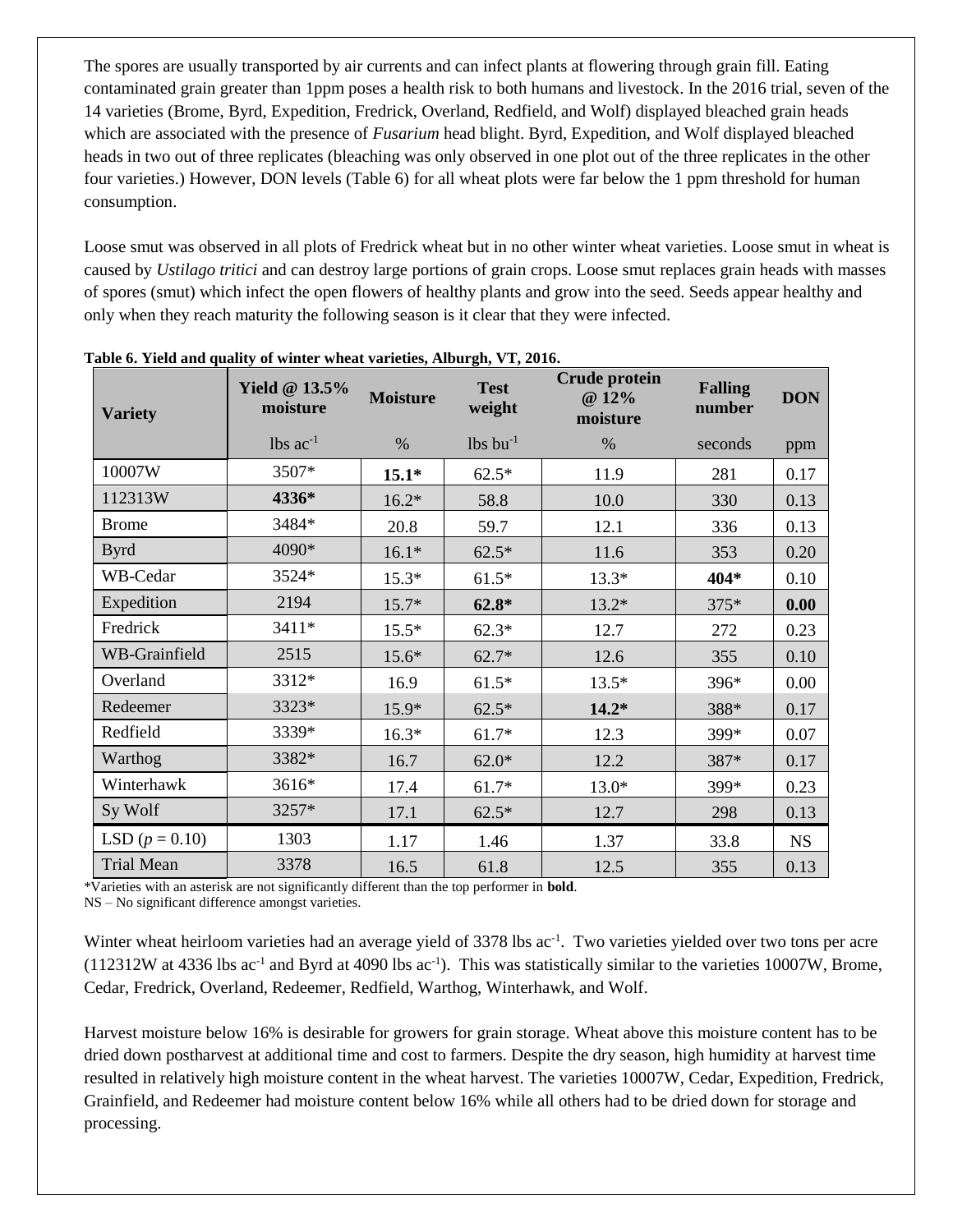Test weight is the measure of grain density. It is determined by weighing a known volume of grain. Generally, the heavier the wheat is per bushel, the higher baking quality. Expedition had the highest test weight at 62.8 lbs bu<sup>-1</sup>. This was statistically similar to all varieties except 112313W and Brome. All varieties in the 2016 winter wheat trials meet the industry standard of 56-60 lbs bu<sup>-1</sup>.

Only one winter wheat variety, Redeemer, had crude protein levels above the industry minimum of 14%. There is often an inverse relationship seen between yield and protein, and this was somewhat true of the winter wheat varieties assessed in 2016, with the highest yielding variety 112312W having the lowest crude protein level at 10.0% crude protein (Figure 1). Falling numbers for all varieties were above 200 seconds, indicating sound quality wheat (Table 6). DON levels for all varieties were below the FDA threshold of 1 ppm which is considered safe for human consumption (Table 6).



**Figure 1. Yield and crude protein of winter wheat varieties, Alburgh, VT, 2016.** *For yield, varieties with the same letter are not significantly different from one another.*